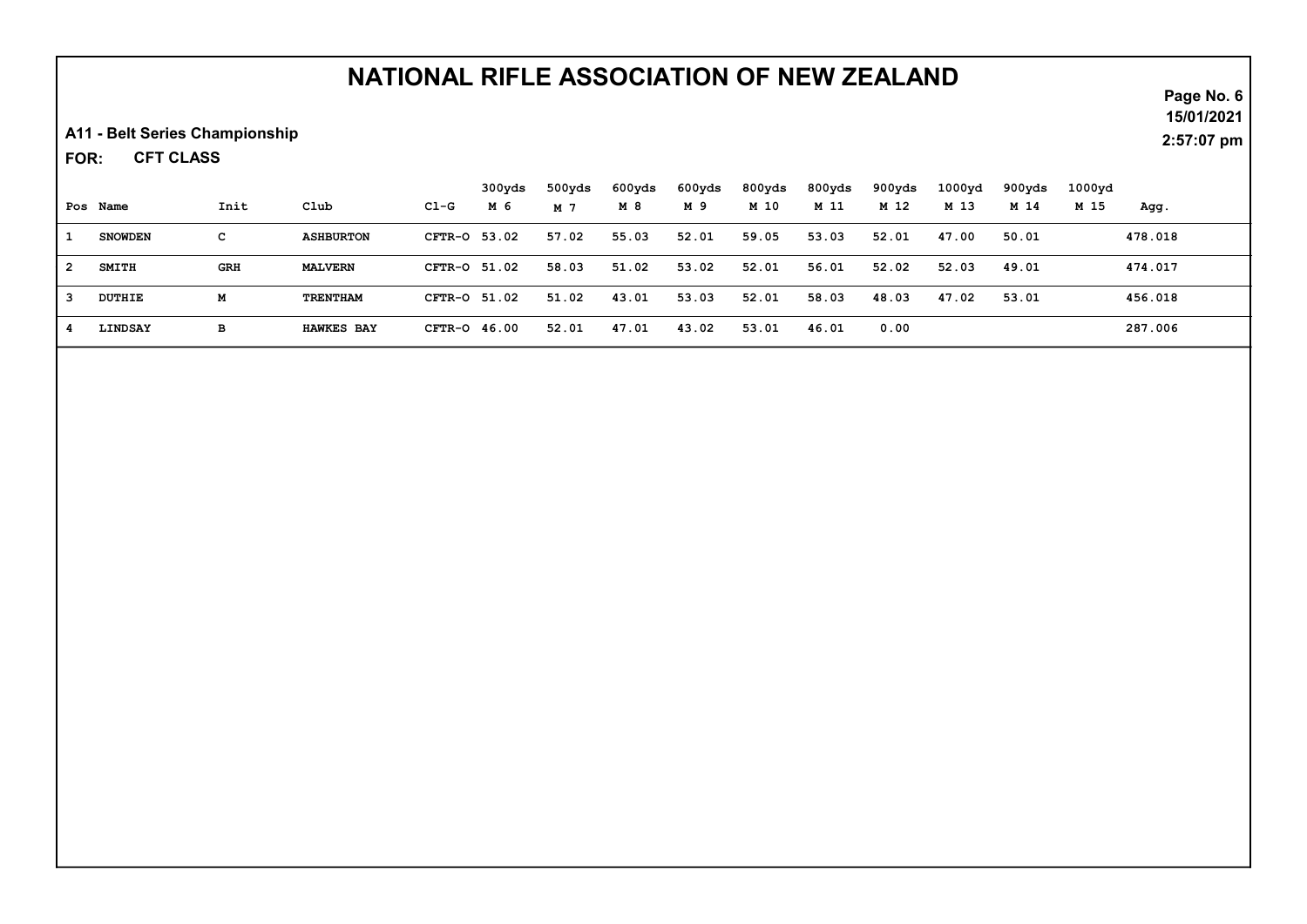## NATIONAL RIFLE ASSOCIATION OF NEW ZEALAND

A11 - Belt Series Championship

FO CLASS FOR:

|                         | Pos Name          | Init         | Club              | $C1-G$ | 300yds<br>M 6 | 500yds<br>M 7 | 600yds<br>M 8 | 600yds<br>M 9 | 800yds<br>M 10 | 800yds<br>M 11 | 900yds<br>M 12 | 1000yd<br>M 13 | 900yds<br>M 14 | 1000 <sub>yd</sub><br>M 15 | Agg.    |
|-------------------------|-------------------|--------------|-------------------|--------|---------------|---------------|---------------|---------------|----------------|----------------|----------------|----------------|----------------|----------------------------|---------|
| 1                       | <b>HUGHES</b>     | IR.          | <b>CHELTENHAM</b> | $FO-O$ | 60.06         | 59.05         | 58.04         | 60.06         | 60.09          | 60.09          | 57.02          | 56.03          | 59.08          |                            | 529.052 |
| $\overline{2}$          | CHUI              | M            | <b>ASHBURTON</b>  | $FO-O$ | 59.05         | 60.05         | 59.06         | 59.01         | 59.09          | 59.05          | 56.01          | 57.04          | 57.01          |                            | 525.037 |
| $\overline{\mathbf{3}}$ | <b>KAPENE</b>     | s            | <b>GISBORNE</b>   | $FO-O$ | 59.03         | 60.06         | 55.03         | 59.03         | 59.04          | 58.03          | 59.04          | 56.01          | 59.05          |                            | 524.032 |
| $\overline{4}$          | <b>MCLAY</b>      | s            | TE PUKE           | $FO-O$ | 60.06         | 60.08         | 58.03         | 51.01         | 60.05          | 60.07          | 59.09          | 54.05          | 59.03          |                            | 521.047 |
| 5                       | <b>GRIMSEY</b>    | L            | <b>ASHBURTON</b>  | $FO-O$ | 60.08         | 59.07         | 59.03         | 53.01         | 59.04          | 60.04          | 59.03          | 54.01          | 56.01          |                            | 519.032 |
| 6                       | <b>KERRIDGE</b>   | $\mathbf{R}$ | TE PUKE           | $FO-O$ | 60.07         | 59.06         | 57.03         | 54.03         | 60.06          | 60.06          | 59.06          | 51.02          | 58.04          |                            | 518.043 |
| $7\phantom{.0}$         | <b>MEEHAN</b>     | D            | <b>CLEVEDON</b>   | $FO-O$ | 60.05         | 58.03         | 54.01         | 57.02         | 60.05          | 59.05          | 56.01          | 50.02          | 58.04          |                            | 512.028 |
| 8                       | <b>HUNT</b>       | c            | <b>KARORI</b>     | $FO-O$ | 59.04         | 59.04         | 57.01         | 55.03         | 59.06          | 57.05          | 56.00          | 50.00          | 57.01          |                            | 509.024 |
| 9                       | <b>NEAL</b>       | PA           | <b>CLEVEDON</b>   | $FO-O$ | 55.02         | 56.04         | 55.00         | 57.01         | 59.03          | 59.04          | 54.03          | 51.01          | 58.04          |                            | 504.022 |
| 10                      | <b>MAY</b>        | IS           | <b>WHANGAREI</b>  | $FO-O$ | 58.04         | 57.03         | 56.02         | 50.01         | 60.08          | 58.03          | 55.03          | 52.00          | 54.02          |                            | 500.026 |
| 11                      | <b>DUCKETT</b>    | <b>FM</b>    | <b>MASTERTON</b>  | $FO-O$ | 59.04         | 58.04         | 49.00         | 58.03         | 59.04          | 58.03          | 49.00          | 54.03          | 56.02          |                            | 500.023 |
| 12                      | <b>TEAGUE</b>     | SP           | TE PUKE           | $FO-O$ | 58.03         | 58.05         | 51.03         | 57.02         | 58.04          | 57.05          | 54.02          | 55.01          | 50.01          |                            | 498.026 |
| 13                      | <b>HOWL</b>       | SB           | <b>CHELTENHAM</b> | $FO-O$ | 60.09         | 60.04         | 51.01         | 56.02         | 59.03          | 56.04          | 50.02          | 50.01          | 55.03          |                            | 497.029 |
| 14                      | <b>SUBRITZKY</b>  | M            | <b>KARORI</b>     | $FO-O$ | 49.02         | 59.04         | 57.04         | 55.01         | 57.04          | 60.08          | 55.01          | 47.00          | 51.02          |                            | 490.026 |
| 15                      | <b>BARKHUIZEN</b> | s            | <b>CLEVEDON</b>   | $FO-O$ | 59.03         | 57.01         | 54.01         | 48.00         | 56.03          | 54.01          | 52.02          | 53.01          | 54.03          |                            | 487.015 |
| 16                      | <b>MOSES</b>      | <b>MK</b>    | <b>CLEVEDON</b>   | $FO-O$ | 57.03         | 54.01         | 55.02         | 52.00         | 57.04          | 60.04          | 48.00          | 49.01          | 52.03          |                            | 484.018 |
| 17                      | <b>MOFFATT</b>    | SK           | <b>CLEVEDON</b>   | $FO-O$ | 56.03         | 56.02         | 52.01         | 54.00         | 59.05          | 58.02          | 49.00          | 49.01          | 44.00          |                            | 477.014 |

Page No. 7 15/01/2021

2:57:07 pm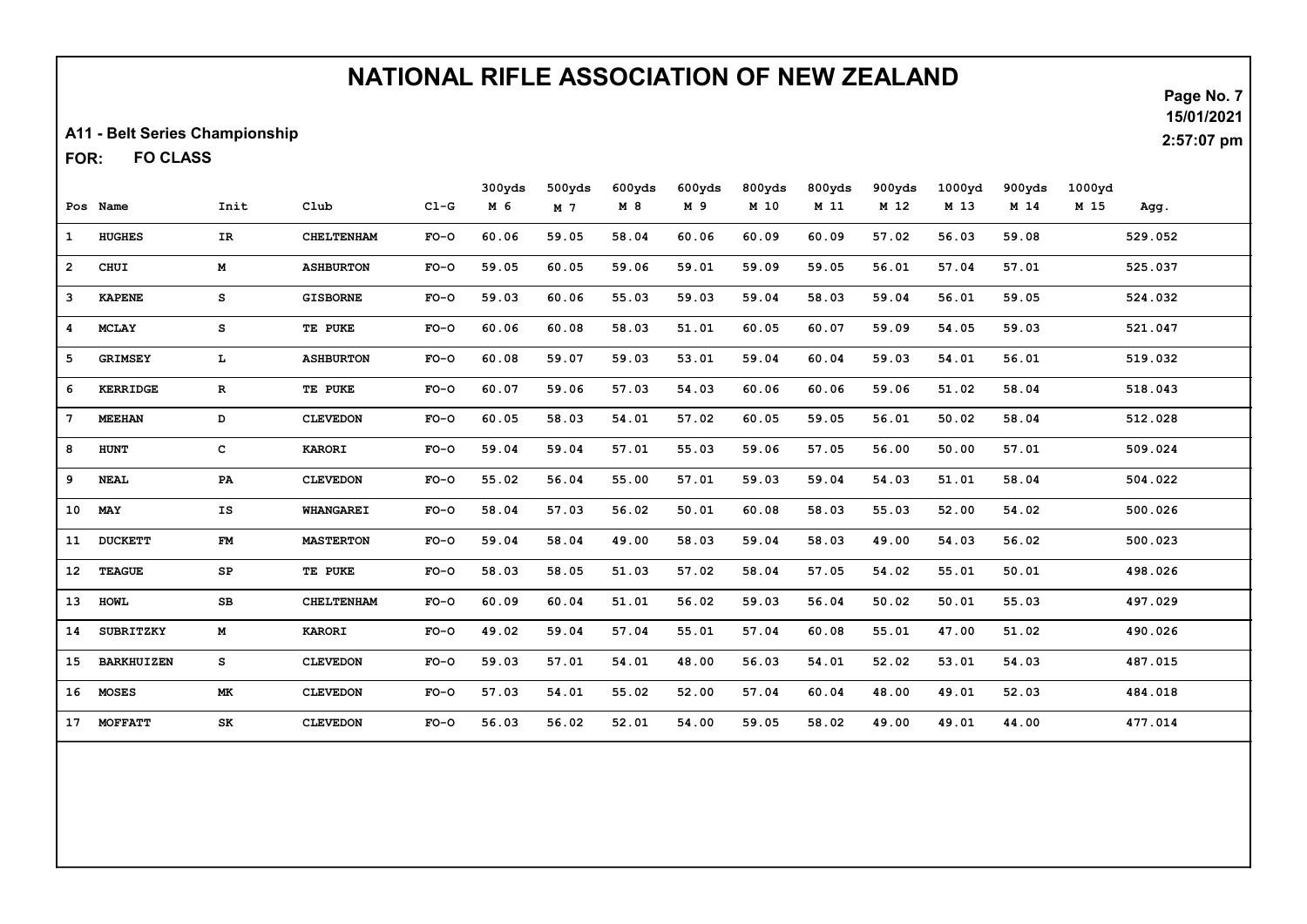| NATIONAL RIFLE ASSOCIATION OF NEW ZEALAND<br>A11 - Belt Series Championship<br><b>FPR CLASS</b><br>FOR: |              |            |                          |                 |              |              |              |              |               |               |               |               |               | Page No. 8<br>15/01/2021<br>2:57:07 pm |                 |
|---------------------------------------------------------------------------------------------------------|--------------|------------|--------------------------|-----------------|--------------|--------------|--------------|--------------|---------------|---------------|---------------|---------------|---------------|----------------------------------------|-----------------|
|                                                                                                         |              |            |                          |                 | 300yds       | 500yds       | 600yds       | 600yds       | 800yds        | 800yds        | 900yds        | 1000yd        | 900yds        | 1000yd                                 |                 |
| Pos Name<br>$\mathbf{1}$                                                                                | <b>SMITH</b> | Init<br>DW | C1ub<br><b>ASHBURTON</b> | $C1-G$<br>FPR-0 | M 6<br>59.04 | M 7<br>60.04 | M 8<br>54.02 | M 9<br>59.01 | M 10<br>59.02 | M 11<br>57.04 | M 12<br>52.02 | M 13<br>53.00 | M 14<br>55.02 | M 15                                   | Agg.<br>508.021 |
|                                                                                                         |              |            |                          |                 |              |              |              |              |               |               |               |               |               |                                        |                 |
|                                                                                                         |              |            |                          |                 |              |              |              |              |               |               |               |               |               |                                        |                 |
|                                                                                                         |              |            |                          |                 |              |              |              |              |               |               |               |               |               |                                        |                 |
|                                                                                                         |              |            |                          |                 |              |              |              |              |               |               |               |               |               |                                        |                 |
|                                                                                                         |              |            |                          |                 |              |              |              |              |               |               |               |               |               |                                        |                 |
|                                                                                                         |              |            |                          |                 |              |              |              |              |               |               |               |               |               |                                        |                 |